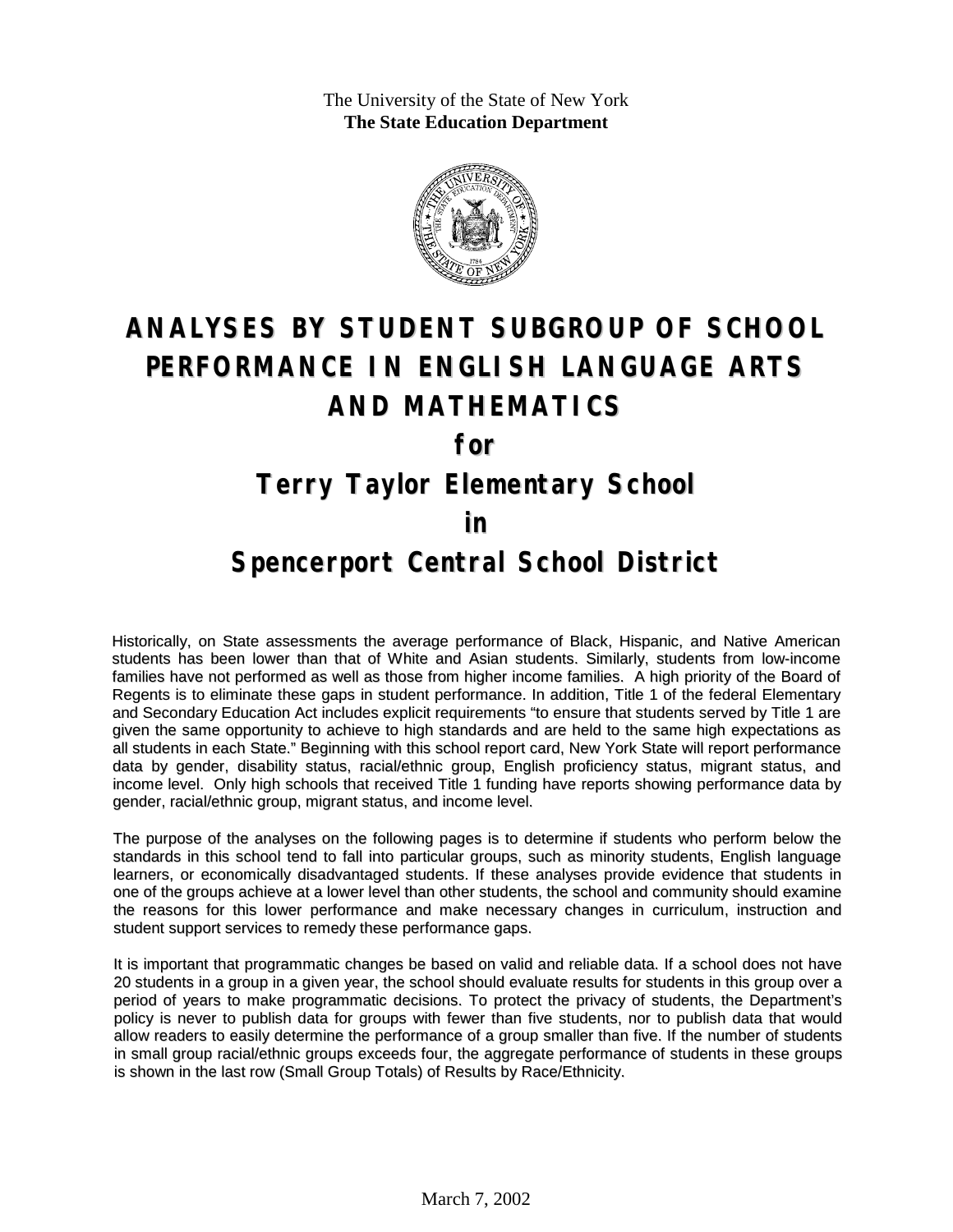# **Elementary English Language Arts**

A description of the performance levels and summary results for all general-education students and all students with disabilities can be found in the *Overview* of the New York State Report Card.

| <b>Student Subgroup</b>                  | <b>Counts of Students</b> |          |                             |                  |             |                  |                |             | <b>Percentages</b>           |                  |
|------------------------------------------|---------------------------|----------|-----------------------------|------------------|-------------|------------------|----------------|-------------|------------------------------|------------------|
|                                          | <b>Not Tested</b>         |          |                             | <b>Tested</b>    |             |                  |                |             | of Tested<br><b>Students</b> |                  |
|                                          | <b>ALT</b>                | ELL      | No<br>Valid<br><b>Score</b> | Level<br>1       | Level<br>2  | Level<br>3       | Level<br>4     | Total       | Level<br>$2 - 4$             | Level<br>$3 - 4$ |
| Results by Race/Ethnicity                |                           |          |                             |                  |             |                  |                |             |                              |                  |
| American Indian/Alaskan<br><b>Native</b> | $\mathbf 0$               | 0        | 0                           | $\mathbf 0$      | $\mathbf 0$ | $\mathbf 0$      | 0              | 0           | 0%                           | 0%               |
| <b>Black</b>                             | $\mathbf 0$               | 0        | $\mathbf{1}$                | 0                | 0           | $\mathbf 0$      | $\mathbf 0$    | $\mathbf 0$ | 0%                           | 0%               |
| Hispanic                                 | $\mathbf 0$               | 0        | $\pmb{0}$                   | $\pmb{0}$        | 0           | $\boldsymbol{0}$ | $\pmb{0}$      | 0           | 0%                           | 0%               |
| Asian or Pacific Islander                | 0                         | 0        | $\mathbf 0$                 | $\mathbf 0$      | $\mathbf 0$ | 0                | 0              | 0           | 0%                           | 0%               |
| White                                    | $\pmb{0}$                 | 0        | 3                           | 3                | 26          | 60               | 22             | 111         | 97%                          | 74%              |
| Total                                    | 0                         | 0        | 4                           | 3                | 26          | 60               | 22             | 111         | 97%                          | 74%              |
| Small Group Totals (s)                   | 0                         | 0        | 0                           | 0                | 0           | 0                | 0              | 0           | 0%                           | 0%               |
| Results by Gender                        |                           |          |                             |                  |             |                  |                |             |                              |                  |
| Female                                   | $\mathbf 0$               | 0        | $\boldsymbol{2}$            | $\boldsymbol{2}$ | 14          | 30               | 15             | 61          | 97%                          | 74%              |
| Male                                     | $\mathbf 0$               | 0        | $\overline{2}$              | 1                | 12          | 30               | $\overline{7}$ | 50          | 98%                          | 74%              |
| Total                                    | 0                         | 0        | $\overline{4}$              | 3                | 26          | 60               | 22             | 111         | 97%                          | 74%              |
| Results by English Proficiency Status    |                           |          |                             |                  |             |                  |                |             |                              |                  |
| <b>English Proficient</b>                | 0                         | 0        | 4                           | 3                | 26          | 60               | 22             | 111         | 97%                          | 74%              |
| <b>Limited English Proficient</b>        | 0                         | 0        | $\mathbf 0$                 | $\pmb{0}$        | $\mathbf 0$ | $\mathbf 0$      | $\mathbf 0$    | $\mathbf 0$ | 0%                           | 0%               |
| Total                                    | $\mathbf 0$               | 0        | $\overline{4}$              | 3                | 26          | 60               | 22             | 111         | 97%                          | 74%              |
| Results by Income Level                  |                           |          |                             |                  |             |                  |                |             |                              |                  |
| Economically<br>Disadvantaged            | $\mathbf 0$               | 0        | $\mathbf 0$                 | 1                | 4           | 4                | $\mathbf 0$    | 9           | 89%                          | 44%              |
| Not Disadvantaged                        | $\mathbf 0$               | 0        | 4                           | 2                | 22          | 56               | 22             | 102         | 98%                          | 76%              |
| Total                                    | $\mathbf 0$               | $\Omega$ | $\overline{\mathbf{4}}$     | 3                | 26          | 60               | 22             | 111         | 97%                          | 74%              |
| Results by Migrant Status                |                           |          |                             |                  |             |                  |                |             |                              |                  |
| <b>Migrant Family</b>                    | 0                         | 0        | $\mathbf 0$                 | 0                | 0           | $\mathbf 0$      | 0              | 0           | 0%                           | 0%               |
| Not Migrant Family                       | 0                         | 0        | 4                           | 3                | 26          | 60               | 22             | 111         | 97%                          | 74%              |
| Total                                    | 0                         | 0        | $\overline{4}$              | 3                | 26          | 60               | 22             | 111         | 97%                          | 74%              |

**Note. ALT** designates severely disabled students eligible for the New York State Alternate Assessment; **ELL** designates English language learners eligible for an alternative assessment of proficiency in reading English; and **No Valid Score** designates students who did not receive a valid test score because of absence from all or part of the test or because the test was administered under nonstandard conditions.